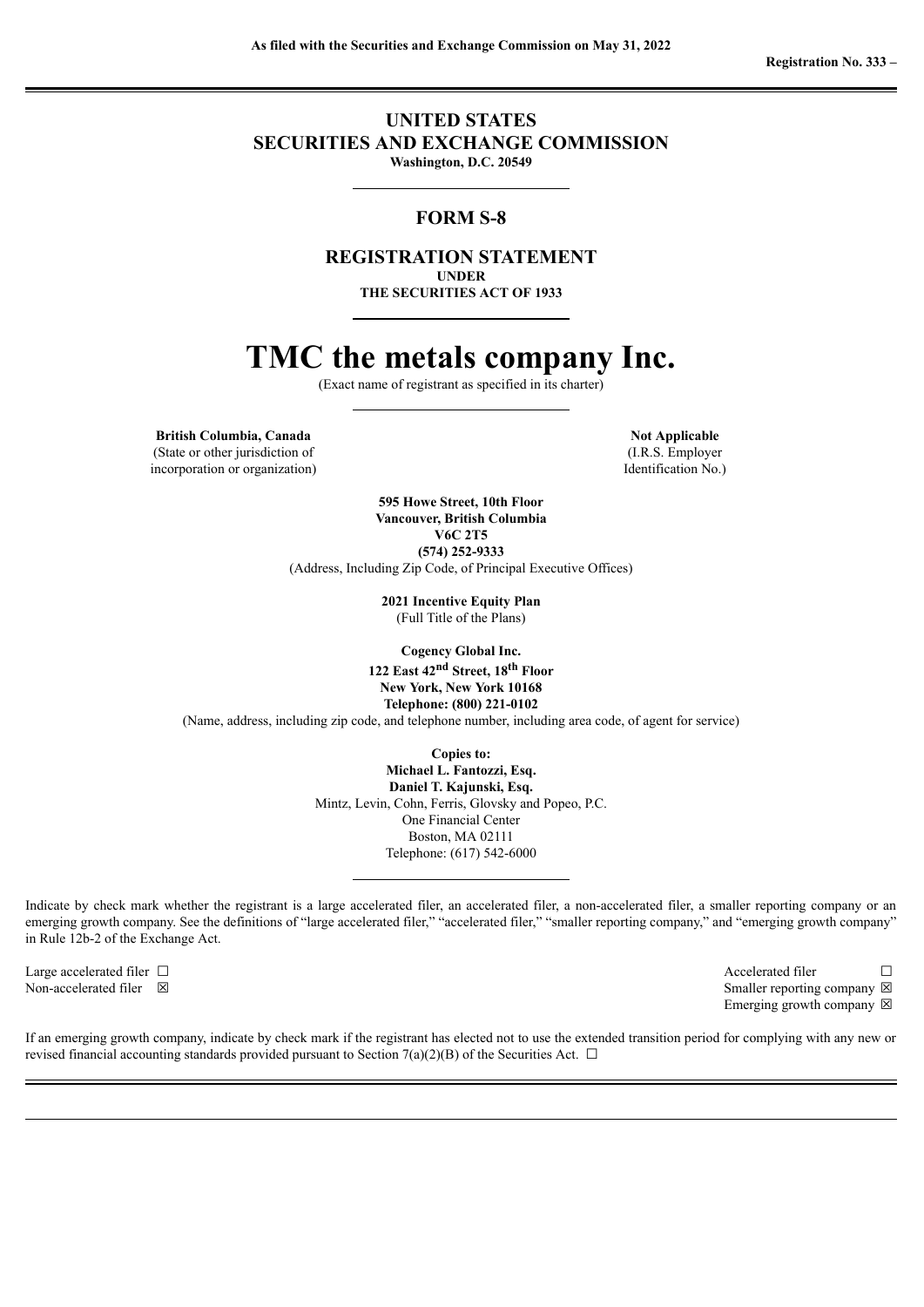### **EXPLANATORY NOTE**

This Registration Statement registers additional securities of the same class as other securities for which the registration statement filed on Form S-8 (SEC File No. [333-261221\)](https://www.sec.gov/Archives/edgar/data/1798562/000110465921141752/tm2133318d1_s8.htm) of the Registrant is effective. The information contained in the Registrant's registration statement on Form S-8 (SEC File No. 333-261221) is hereby incorporated by reference pursuant to General Instruction E of Form S-8.

### **PART II**

### **INFORMATION REQUIRED IN THE REGISTRATION STATEMENT**

#### **Item 8. Exhibits.**

| <b>Exhibit</b><br><b>Number</b> | <b>Exhibit Description</b>                                                                                   | <b>Filed</b><br>Herewith | Incorporated by<br>Reference<br>herein from<br><b>Form or Schedule</b> | <b>Filing Date</b> | <b>SEC File/</b><br>Reg.<br><b>Number</b> |
|---------------------------------|--------------------------------------------------------------------------------------------------------------|--------------------------|------------------------------------------------------------------------|--------------------|-------------------------------------------|
| 4.1                             | Notice of Articles of TMC the metals company Inc.                                                            |                          | Form 8-K<br>(Exhibit 3.1)                                              | 9/15/2021          | 001-39281                                 |
| 4.2                             | Articles of TMC the metals company Inc.                                                                      |                          | Form 8-K<br>(Exhibit 3.2)                                              | 9/15/2021          | 001-39281                                 |
| 4.3                             | TMC the metals company Inc. Common Share Certificate                                                         |                          | Form $8-K$<br>(Exhibit 4.1)                                            | 9/15/2021          | 001-39281                                 |
| <u>5.1</u>                      | Opinion of Fasken Martineau DuMoulin LLP                                                                     | $\underline{X}$          |                                                                        |                    |                                           |
| 23.1                            | Consent of Ernst & Young LLP independent registered public<br>accounting firm of TMC the metals company Inc. | $\underline{\mathbf{X}}$ |                                                                        |                    |                                           |
| 23.2                            | Consent of Fasken Martineau DuMoulin LLP (included in<br>Exhibit $5.1$ )                                     | $\underline{X}$          |                                                                        |                    |                                           |
| 24.1                            | Power of Attorney (included on the signature page hereof)                                                    | $\underline{X}$          |                                                                        |                    |                                           |
| $99.1+$                         | TMC the metals company Inc. 2021 Incentive Equity Plan                                                       |                          | Form 8-K<br>(Exhibit 10.23.1)                                          | 9/15/2021          | 001-39281                                 |
| $99.2+$                         | Form of Stock Option Agreement under TMC the metals<br>company Inc. 2021 Incentive Equity Plan               |                          | Form 8-K<br>(Exhibit 10.23.2)                                          | 9/15/2021          | 001-39281                                 |
| $99.3+$                         | Form of Restricted Stock Unit Agreement under TMC the<br>metals company Inc. 2021 Incentive Equity Plan      |                          | Form S-8<br>(Exhibit 99.3)                                             | 11/19/2021         | 333-261221                                |
| 107                             | <b>Filing Fee Table</b>                                                                                      | $\underline{X}$          |                                                                        |                    |                                           |
|                                 | + Denotes management contract or compensatory plan or arrangement                                            |                          |                                                                        |                    |                                           |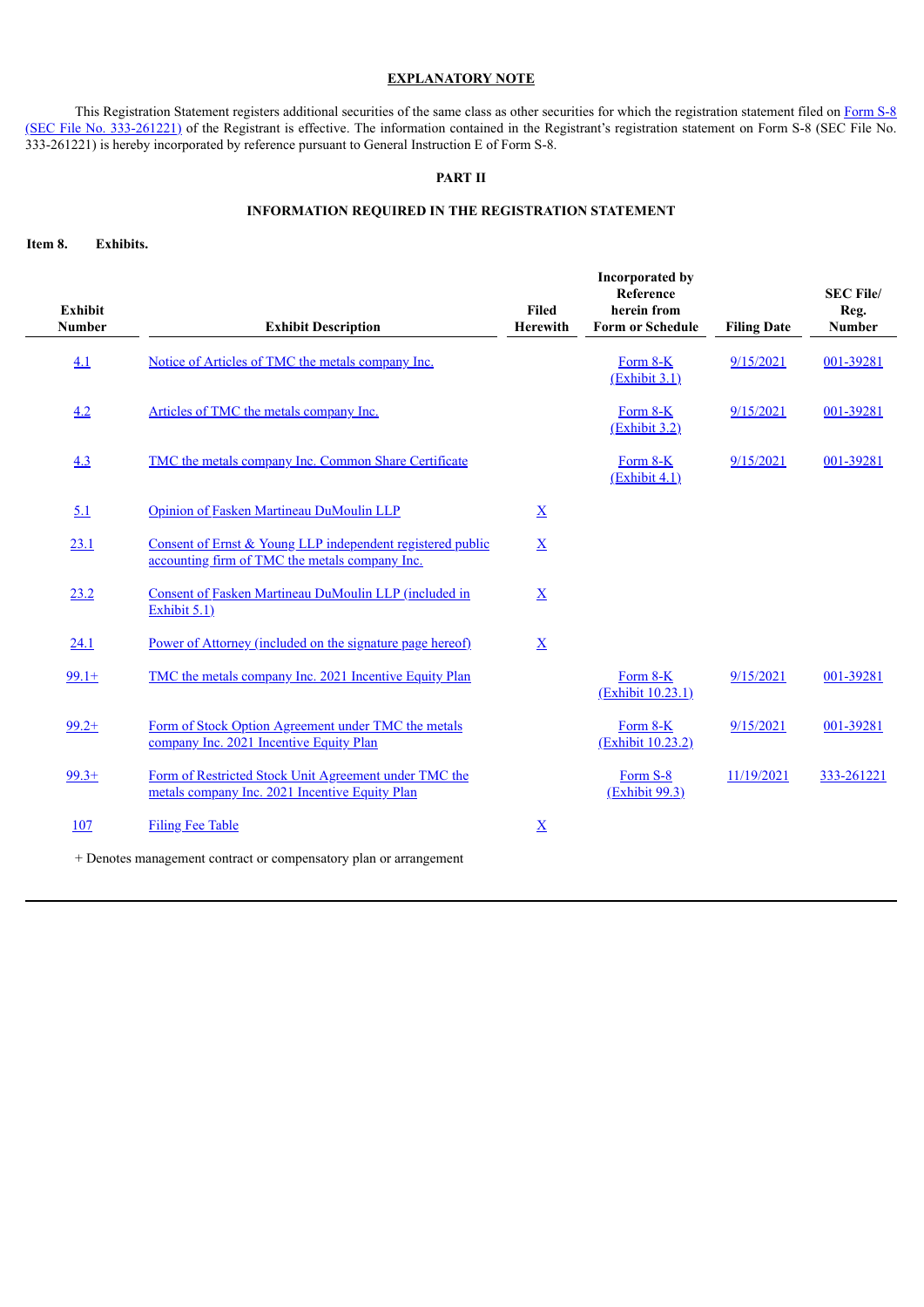### **SIGNATURES**

Pursuant to the requirements of the Securities Act of 1933, as amended, the registrant has duly caused this registration statement on Form S-8 to be signed on its behalf by the undersigned, thereunto duly authorized in New York, New York on May 31, 2022.

### **TMC THE METALS COMPANY INC.**

By: /s/ Craig Shesky Craig Shesky

Chief Financial Officer

### **POWER OF ATTORNEY**

<span id="page-2-0"></span>Each person whose signature appears below constitutes and appoints each of Gerard Barron and Craig Shesky, acting alone or together with another attorney-in-fact, as his or her true and lawful attorney-in-fact and agent, with full power of substitution and resubstitution, for such person and in his or her name, place and stead, in any and all capacities, to sign any or all further amendments (including post-effective amendments) to this registration statement (and any additional registration statement related hereto permitted by Rule 462(b) promulgated under the Securities Act (and all further amendments, including post-effective amendments, thereto)), and to file the same, with all exhibits thereto, and other documents in connection therewith, with the Securities and Exchange Commission, granting unto said attorneys-in-fact and agents, and each of them, full power and authority to do and perform each and every act and thing requisite and necessary to be done in and about the premises, as fully to all intents and purposes as he or she might or could do in person, hereby ratifying and confirming all that said attorney-in-fact and agent, or his or her substitute or substitutes, may lawfully do or cause to be done by virtue hereof.

Pursuant to the requirements of the Securities Act, this registration statement has been signed by the following persons in the capacities and on the dated indicated.

| <b>Signature</b>                                       | <b>Title</b>                                                            | Date         |  |  |
|--------------------------------------------------------|-------------------------------------------------------------------------|--------------|--|--|
| /s/ Gerard Barron<br>Gerard Barron                     | Chief Executive Officer and Chairman<br>(Principal Executive Officer)   | May 31, 2022 |  |  |
| /s/ Craig Shesky                                       | Chief Financial Officer<br>(Principal Financial and Accounting Officer) | May 31, 2022 |  |  |
| Craig Shesky<br>/s/ Gina Stryker                       | Director                                                                | May 31, 2022 |  |  |
| Gina Stryker<br>/s/ Christian Madsbjerg                | Director                                                                | May 31, 2022 |  |  |
| Christian Madsbjerg<br>/s/ Andrew Hall                 | Director                                                                | May 31, 2022 |  |  |
| Andrew Hall<br>/s/ Kathleen McAllister                 | Director                                                                | May 31, 2022 |  |  |
| Kathleen McAllister<br>/s/ Sheila Khama                |                                                                         | May 31, 2022 |  |  |
| Sheila Khama                                           | Director                                                                | May 31, 2022 |  |  |
| /s/ Andrei Karkar<br>Andrei Karkar                     | Director                                                                |              |  |  |
| /s/ Amelia Kinahoi Siamomua<br>Amelia Kinahoi Siamomua | Director                                                                | May 31, 2022 |  |  |
|                                                        |                                                                         |              |  |  |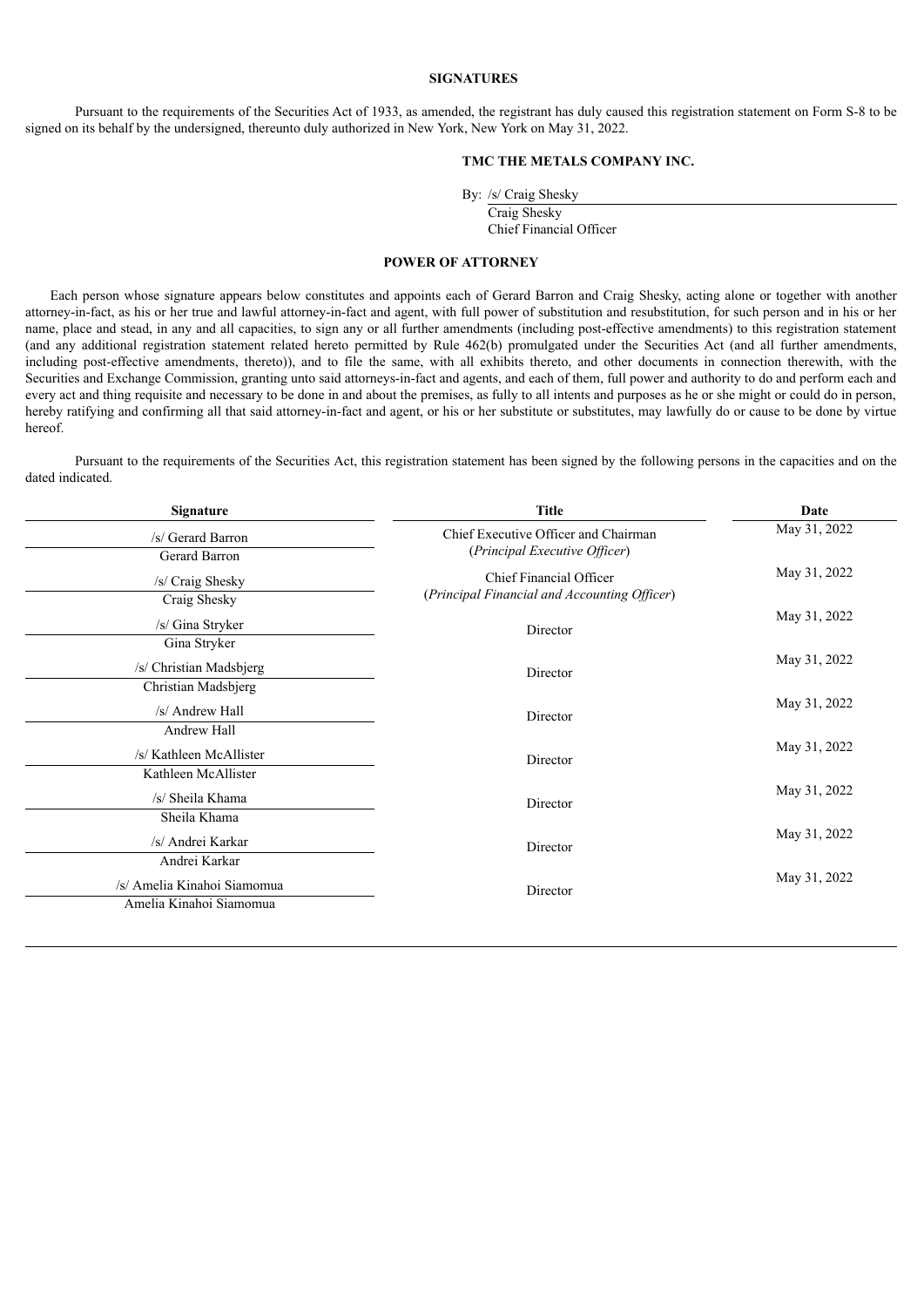# **FASKEN**

<span id="page-3-0"></span>**Fasken Martineau DuMoulin LLP** Barristers and Solicitors Patent and Trade-mark Agents

550 Burrard Street, Suite 2900 Vancouver, British Columbia V6C 0A3 Canada

 $T + 16046313131$ +1 866 635 3131 F +1 604 631 3232

fasken.com

May 31, 2022 File No.: 328015.00001

TMC the metals company Inc. 595 Howe Street, 10th Floor Vancouver, British Columbia V6C 2T5

Dear Sirs/Mesdames:

### **Re: TMC the metals company Inc. – Registration Statement on Form S-8**

We have acted as Canadian counsel to TMC the metals company Inc., a corporation continued under the laws of the Province of British Columbia (the "**Corporation**"), in connection with the filing of a registration statement on Form S-8 (as may be amended, the "**Registration Statement**"), with the Securities and Exchange Commission (the "**Commission**") under the Securities Act of 1933, as amended (the "**Act**"). The Registration Statement relates to registering the issuance of an aggregate of 9,017,299 common shares without par value in the capital of the Corporation (the "**2021 Plan Shares**") issuable upon exercise of the awards (the "**2021 Plan Awards**") outstanding under and in accordance with the terms of the 2021 Incentive Equity Plan of the Corporation (the "**2021 Plan**").

### **A. Documents Reviewed and Reliance**

As Canadian counsel to the Corporation, we have examined original executed or electronically delivered copies, which have been certified or otherwise identified to our satisfaction, of:

- 1. the Registration Statement; and
- 2. the 2021 Plan.

We have also made such investigations and examined originals or copies, certified or otherwise identified to our satisfaction, of such certificates of public officials and of such other certificates, documents and records as we considered necessary or relevant for purposes of the opinions expressed below, including:

- 1. a certificate of good standing dated May 31, 2022 issued pursuant to the *Business Corporations Act* (British Columbia) relating to the Corporation; and
- 2. a certificate signed by the Chief Financial Officer of the Corporation dated as of the date hereof addressed to our firm, containing certain additional corporate information of a factual nature and attaching the constating documents of the Corporation, including the certificate of continuation, notice of articles and articles of the Corporation (the "**Constating Documents**"), and the resolutions of the directors of the Corporation authorizing and approving the 2021 Plan, and the issuance of the 2021 Plan Shares (the "**Officer's Certificate**").

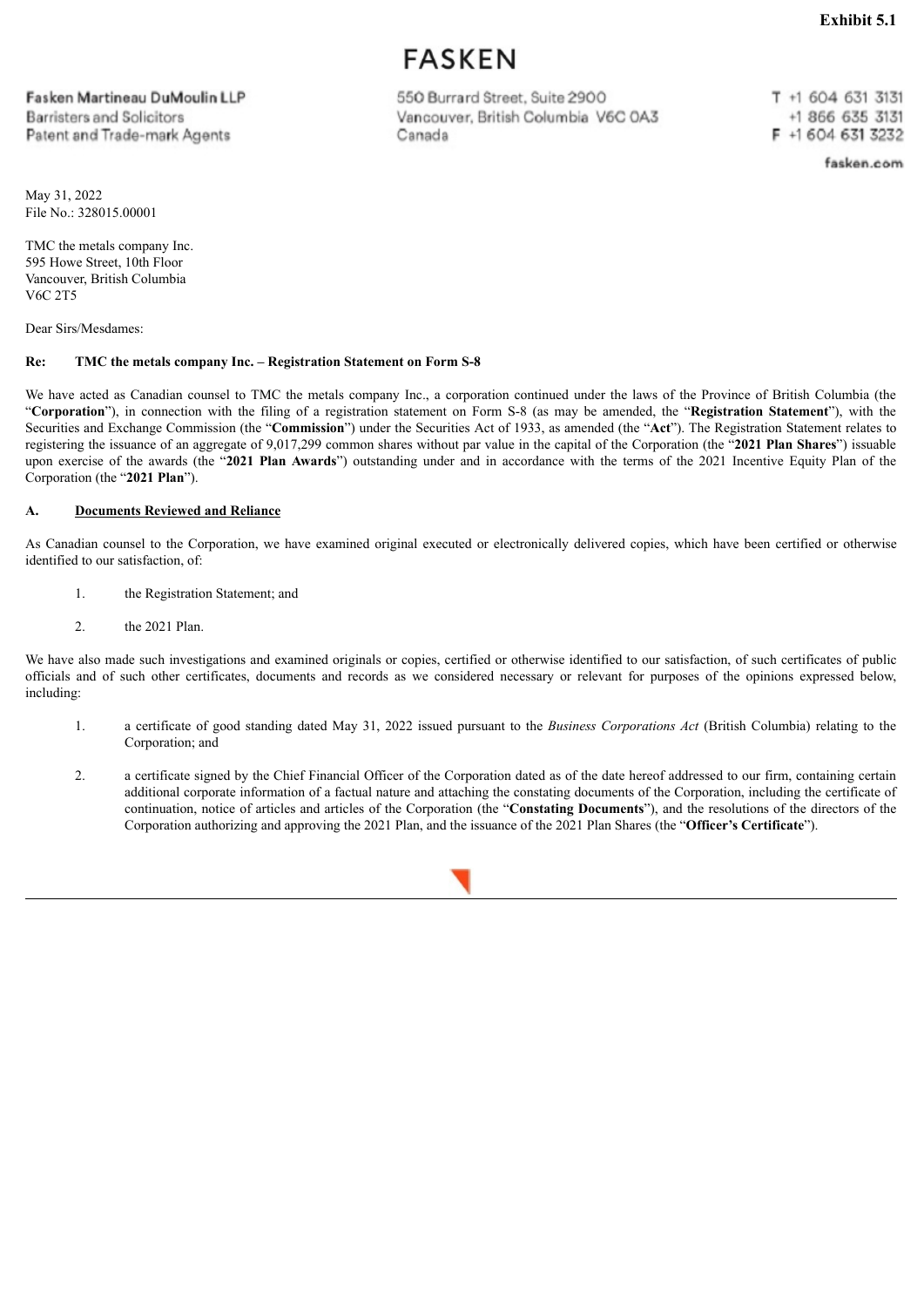# **FASKEN**

As to various questions of fact material to the opinions provided herein, we have relied upon the Officer's Certificate.

### **B. Laws Addressed**

We are qualified to practice law in the Province of British Columbia and our opinion herein is restricted to the laws of the Province of British Columbia and the federal laws of Canada applicable therein. We assume no obligation to update these opinions to take into account any changes in such laws or facts after the date hereof.

### **C. Assumptions**

For the purposes of the opinions expressed herein, we have assumed, without independent investigation, the following:

- 1. with respect to all documents examined by us, the genuineness of all signatures, the authenticity, completeness and accuracy of all documents submitted to us as originals, the conformity to originals of all documents submitted to us as certified, conformed, telecopied, PDF or photocopied copies of originals and the legal capacity of individuals signing any documents;
- 2. the completeness, accuracy and currency of the indices and filing systems maintained at the public offices where we have searched or made relevant inquiries and of other documents and certificates supplied by public officials;
- 3. that the Officer's Certificate continues to be accurate on the date hereof;
- 4. that the minute books and corporate records of the Corporation made available to us are the original minute books and records of the Corporation and contain all of the articles and constating documents of the Corporation and any amendments thereto and all of the respective minutes, or copies thereof, of all proceedings of the shareholders and directors;
- 5. each of the 2021 Plan and the 2021 Plan Awards constitutes a legal, valid and binding obligation of the Corporation and the other parties thereto, enforceable against each of the parties thereto in accordance with its terms and the execution and delivery thereof was duly authorized by the parties thereto; and
- 6. that if any obligation under any document is required to be performed in a jurisdiction outside of the Province of British Columbia, the performance of that obligation will not be illegal under the laws of that jurisdiction.



2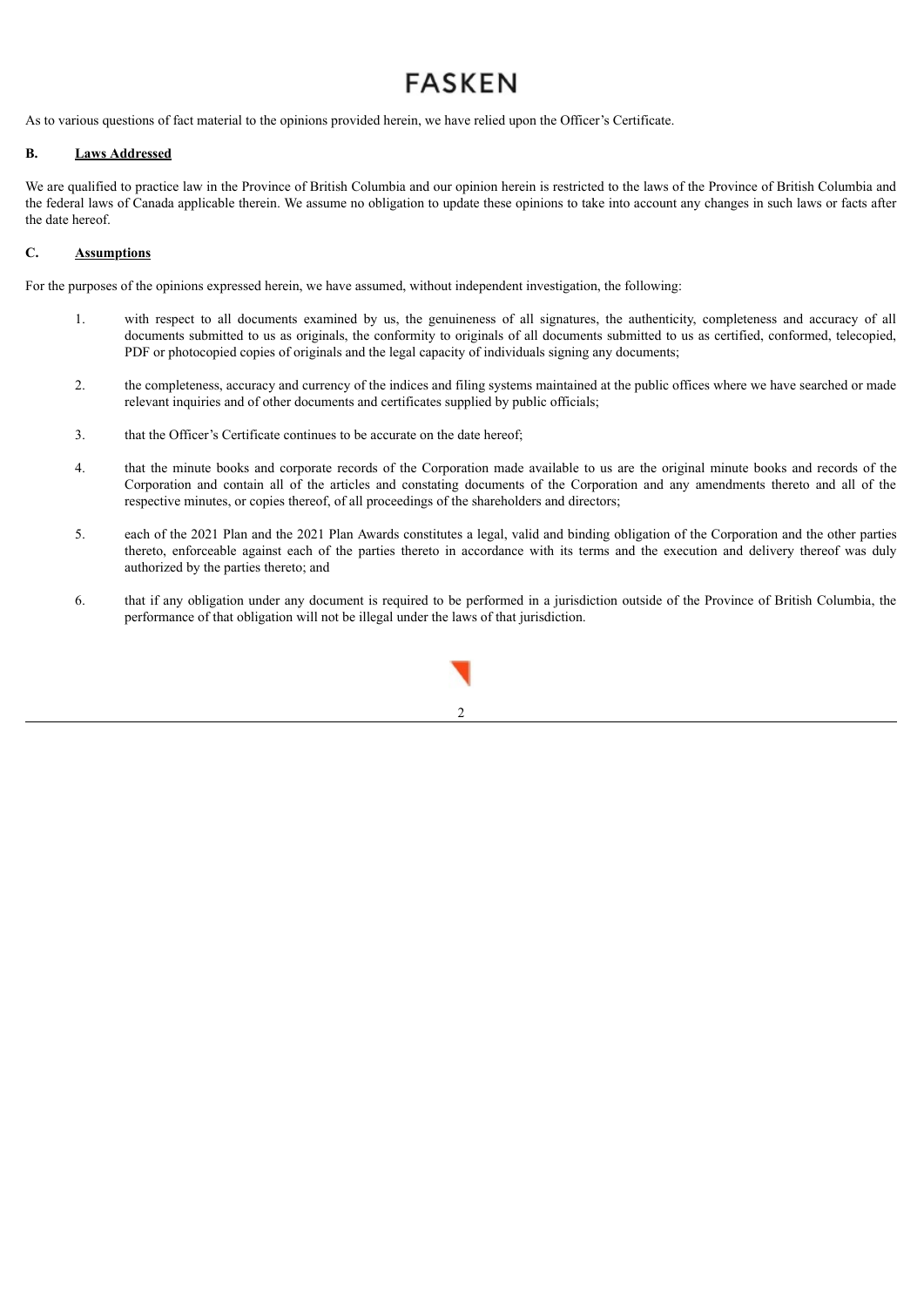# **FASKEN**

## **D. Reliance**

For the purposes of expressing the opinions set forth herein, in connection with certain factual matters pertaining to this opinion, we have relied exclusively and without independent investigation upon the Officer's Certificate.

### **E. Opinions**

Based upon and relying on the foregoing and the qualifications hereinafter expressed, we are of the opinion that the 2021 Plan Shares, when issued in accordance with the terms of the 2021 Plan, will be validly issued, fully paid and non-assessable common shares in the capital of the Corporation.

### **F. Qualifications**

Whenever our opinion refers to securities of the Corporation, whether issued or to be issued, as being "fully-paid and non-assessable", such phrase means that the holders of such securities will not, after the issuance to them of such securities, be liable to pay further amounts to the Corporation in respect of the issue price payable for such securities, and no opinion is expressed as to the adequacy of any consideration received by the Corporation therefor or as to the actual receipt by the Corporation of any consideration for the issuance of such securities.

For greater certainty, a specific assumption, limitation or qualification in this opinion is not to be interpreted to restrict the generality of any other assumption, limitation or qualification expressed in general terms in this opinion that includes the subject matter of the specific assumption, limitation or qualification.

We hereby consent to the filing of this opinion as an exhibit to the Registration Statement. In giving this consent, we do not thereby admit that we are included in the category of persons whose consent is required under Section 7 or Section 11 of the Act or the rules and regulations of the Commission promulgated thereunder.

The opinions herein are given as at the date hereof and we disclaim any obligation or undertaking to advise any person of any change in law or fact that may come to our attention after the date hereof. Our opinions do not take into account any proposed rules, policies or legislative changes that may come into force following the date hereof.

Yours truly,

*Fasken Martineau DuMoulin LLP*

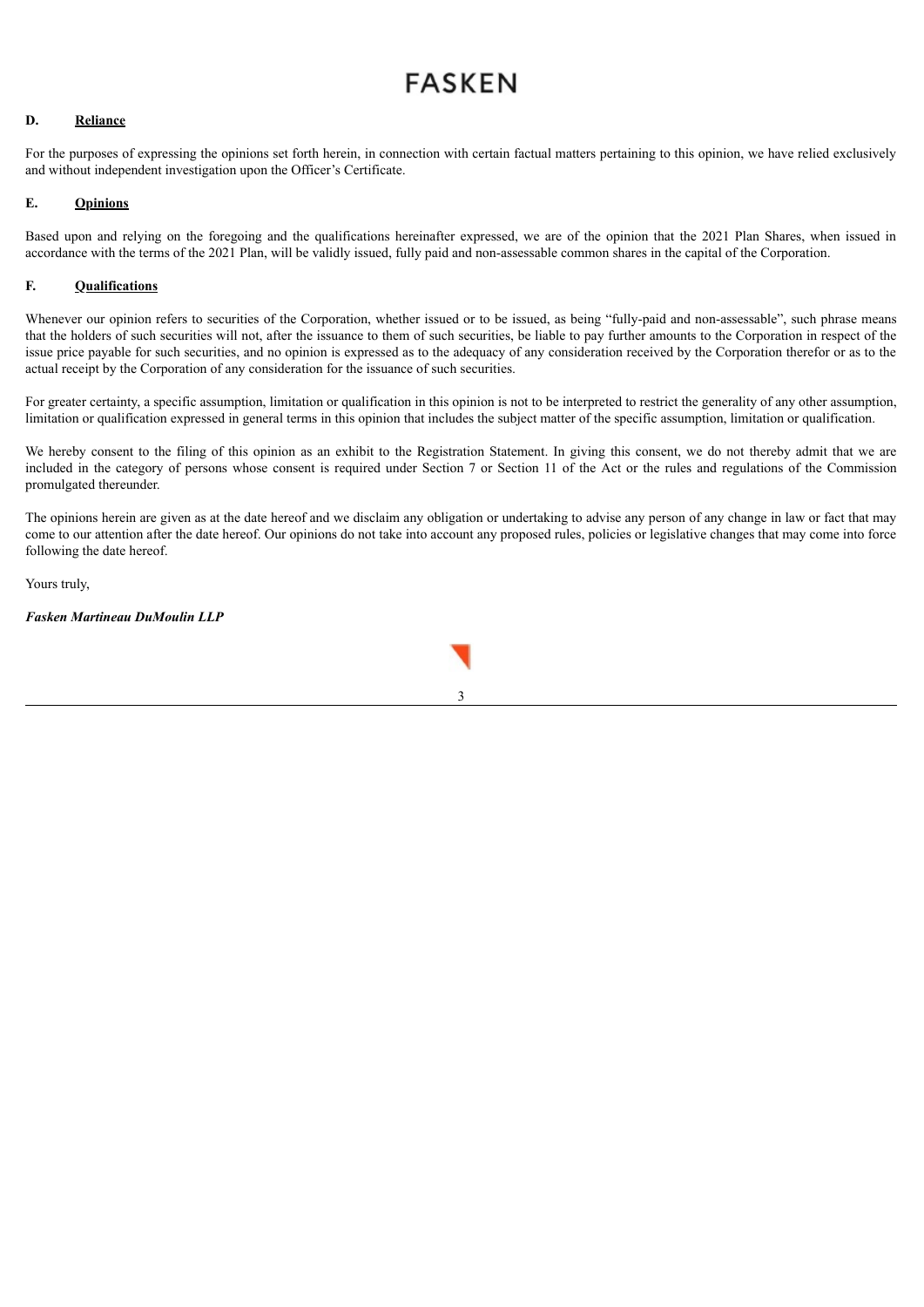### **Consent of Independent Registered Public Accounting Firm**

<span id="page-6-0"></span>We consent to the incorporation by reference in the Registration Statement (Form S-8) pertaining to the 2021 Incentive Equity Plan of TMC the metals company Inc. of our report dated March 25, 2022, with respect to the consolidated financial statements of TMC the metals company Inc. (the "Company") as at and for the years ended December 31, 2021 and December 31, 2020.

/s/ Ernst & Young LLP Chartered Professional Accountants Vancouver, Canada May 31, 2022